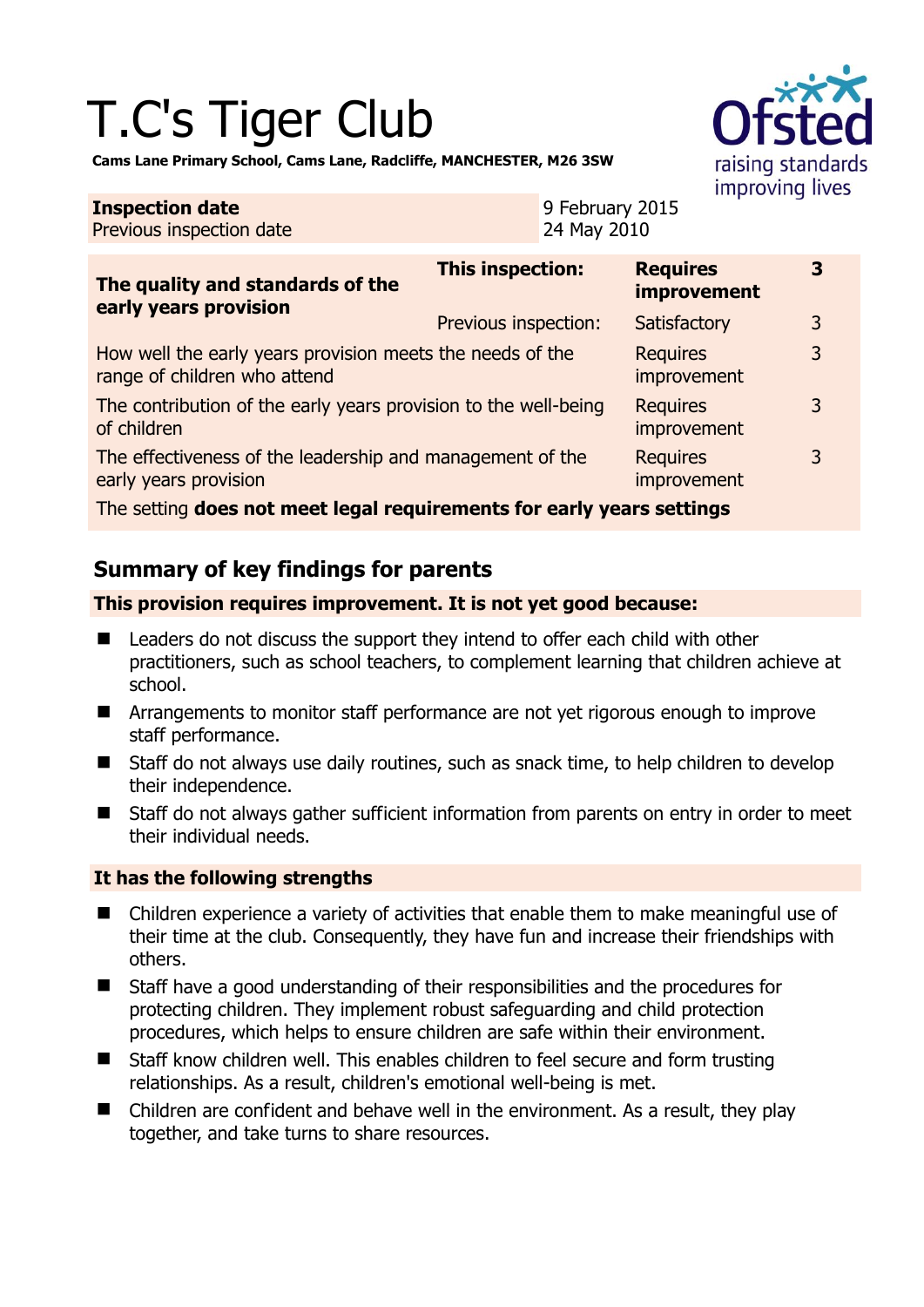# **What the setting needs to do to improve further**

#### **To meet the requirements of the Early Years Foundation Stage the provider must:**

- $\blacksquare$  establish effective partnerships with other professionals, such as school to share information about children's learning
- improve monitoring arrangements of staff by embedding the system for carrying out supervisions to ensure that all staff receive the necessary support to ensure all children benefit from high standards.

#### **To further improve the quality of the early years provision the provider should:**

- **P** provide further opportunities for children to develop independence, for example, by encouraging them to be involved in preparing and clearing away of snacks
- $\blacksquare$  develop ways to further strengthen the relationship with parents from the beginning, so that children's individual needs are met.

## **Inspection activities**

- The inspector looked at children's assessment records and planning documentation.
- The inspector spoke to both children and staff and observed play and learning activities within the main environment.
- The inspector took into account the views of parents spoken to on the day.
- The inspector carried out a meeting with the manager and the registered provider.
- The inspector checked evidence of suitability and qualifications of staff working with children, the provider's self-evaluation form and improvement plan.
- $\blacksquare$  The inspector had a tour of the premises.

# **Inspector**

Alison Regan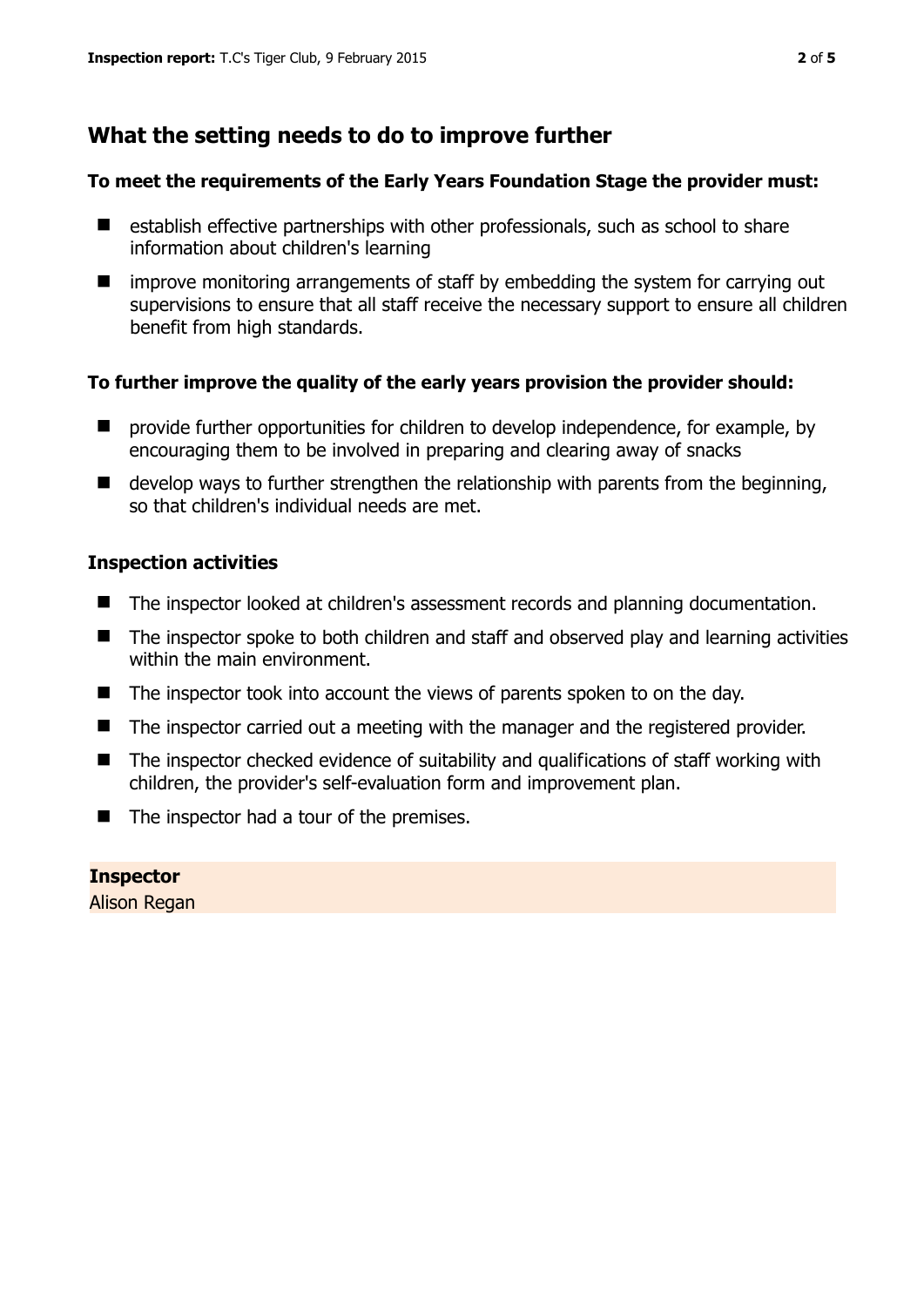## **Inspection findings**

#### **How well the early years provision meets the needs of the range of children who attend. This requires improvement**

Staff are appropriately qualified and have some knowledge and understanding of how to support young children's learning. Staff plan a variety of activities which is tailored to children's differing abilities. There is a lovely atmosphere in the setting as older children look after younger children and include them in their play. For example, when making spring pictures, the older children pass the paint brushes and paint to the younger children so that they are involved in the activity. As a result, children are learning to work together. Children enjoy drawing, which effectively promotes their early writing skills and their creativity. Consequently, children are developing the skills and dispositions required for continued learning. Staff communicate informally with the school, for example, by discussing any matters to be passed on to parents. However, they do not always obtain clear information about the focus of children's learning. This means that staff do not establish a clear picture of each child's capabilities to complement the learning children achieve at school.

### **The contribution of the early years provision to the well-being of children requires improvement**

Staff welcome children warmly during collection time from the school. Staff are good role models and speak respectfully to children and model how to use good manners. Children have regular access to the outdoors which promotes their physical skills as they play with the balls and hoops. Healthy lifestyles are further promoted, as staff encourage children to manage their own personal needs. For example, they follow good hygiene routines as they wash their own hands before eating their snack. However, opportunities for children to develop independence further during the snack time routine are missed because children are not encouraged prepare snack or to clear away their plates. This can limit their independence and opportunities to make progress in their learning. Having said that, snack time is a social occasion where children all age groups sit together to eat. Staff use this opportunity to develop children's confidence to encourage them to speak in a group.

#### **The effectiveness of the leadership and management of the early years provision requires improvement**

The safeguarding and welfare and learning and development requirements of the Early Years Foundation Stage are mostly understood by managers. Due to staff changes, including the club manager, the current management committee have embarked on a programme of improvement. This is in the early stages of implementation and is not yet focused enough on raising practice and children's achievement. Appropriate arrangements are in place to monitor staff performance. However, supervisions are not carried out regularly and lack focus on supporting staff to improve their practice. As a result, some staff are less confident with knowing where children need support in order to complement their progress. Staff speak to parents on a daily basis. However, the staff do not always discuss with the parents from the start how they intend to support the child during their time in the club. This means that children individual needs are not always understood from the start to ensure children make continued progress in their learning.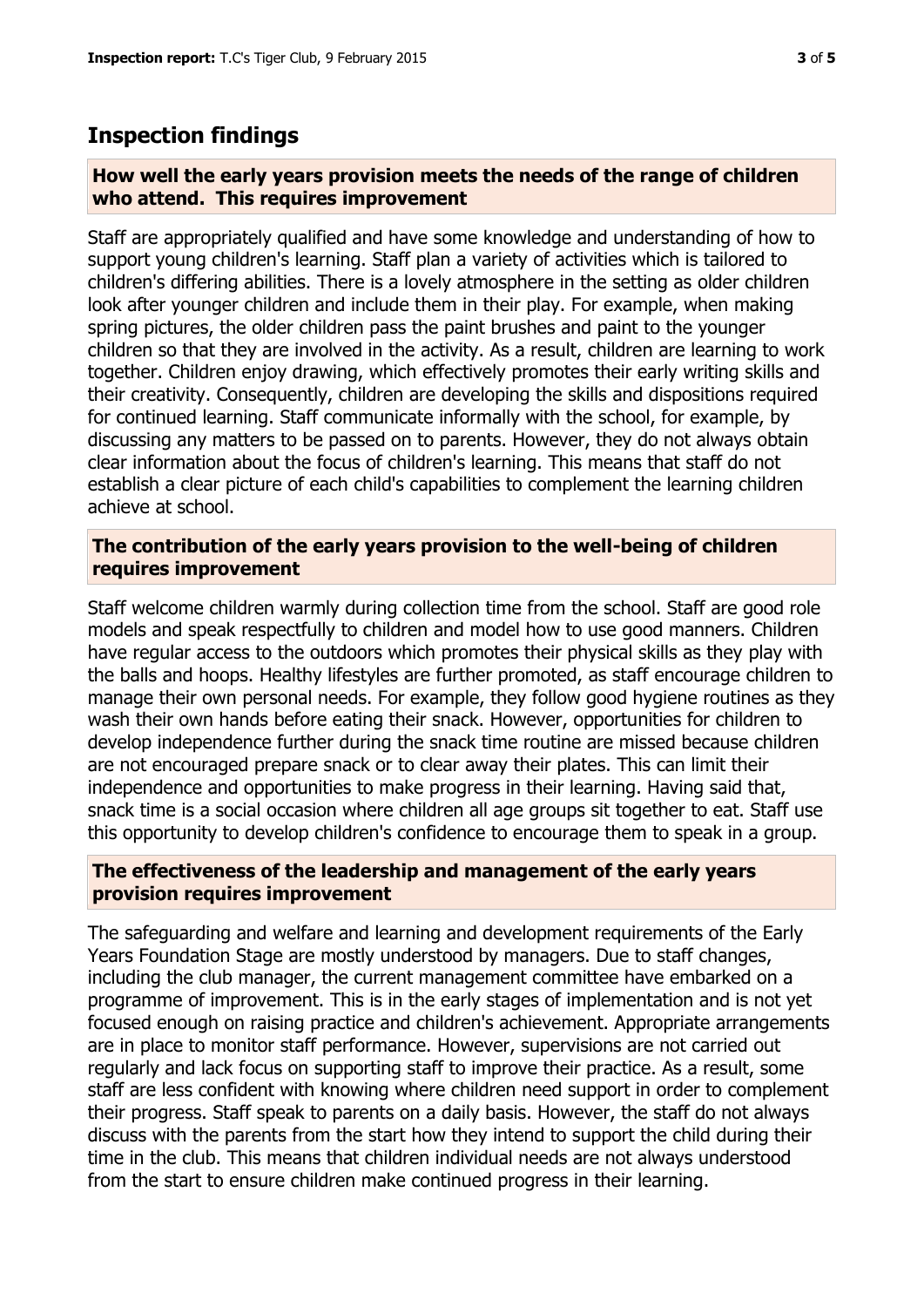# **Setting details**

| Unique reference number           | EY403026                   |  |
|-----------------------------------|----------------------------|--|
| <b>Local authority</b>            | <b>Bury</b>                |  |
| <b>Inspection number</b>          | 879459                     |  |
| <b>Type of provision</b>          |                            |  |
| <b>Registration category</b>      | Childcare - Non-Domestic   |  |
| <b>Age range of children</b>      | $0 - 17$                   |  |
| <b>Total number of places</b>     | 24                         |  |
| <b>Number of children on roll</b> | 65                         |  |
| <b>Name of provider</b>           | T.C's Tiger Club Committee |  |
| Date of previous inspection       | 24 May 2010                |  |
| <b>Telephone number</b>           | 0161 7248018               |  |

T.C's Tiger Club was registered in 2009. It operates from Cams Lane Primary School in Radcliffe, Bury. The setting is run by a committee. The club employs six members of childcare staff. Of these, five hold appropriate early years qualifications at level 3 or above. The club is open from Monday to Friday, 8am to 9am and 3.30pm to 5.30pm, during term time only.

This inspection was carried out by Ofsted under sections 49 and 50 of the Childcare Act 2006 on the quality and standards of provision that is registered on the Early Years Register. The registered person must ensure that this provision complies with the statutory framework for children's learning, development and care, known as the Early Years Foundation Stage.

Any complaints about the inspection or the report should be made following the procedures set out in the guidance 'Complaints procedure: raising concerns and making complaints about Ofsted', which is available from Ofsted's website: www.gov.uk/government/organisations/ofsted. If you would like Ofsted to send you a copy of the guidance, please telephone 0300 123 4234, or email enquiries@ofsted.gov.uk.